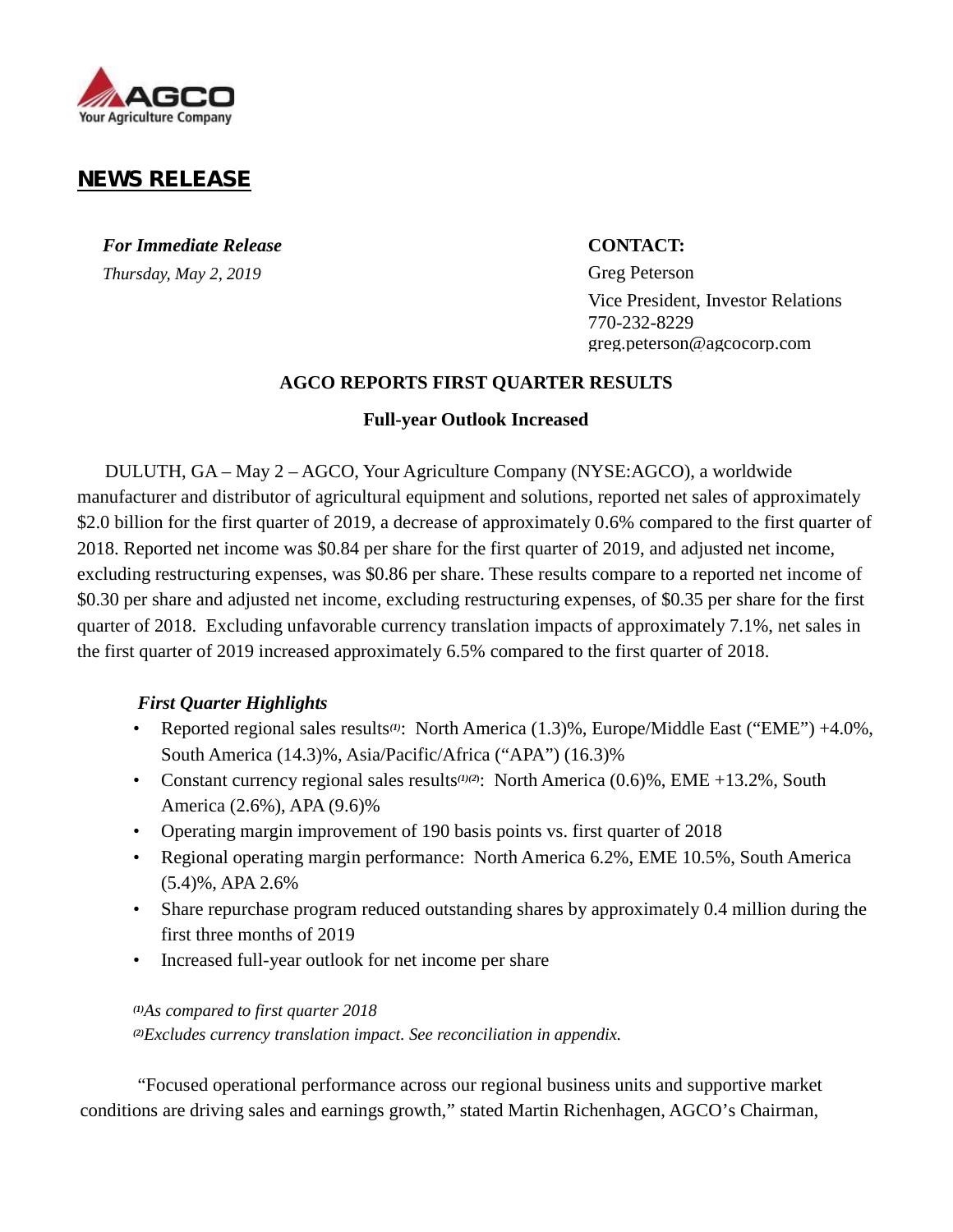President and Chief Executive Officer. "AGCO's first quarter results demonstrated solid progress towards our margin improvement goals for 2019. Led by our Europe/Middle East region, AGCO's first quarter 2019 adjusted operating margins improved over 190 basis points compared to the first quarter of 2018. Our margin expansion resulted from organic sales growth, an improved pricing environment and initiatives aimed at lowering material costs and improving productivity. We have raised our outlook for the full year to reflect our confidence in our continued strong performance and in the market recovery."

# **Market Update**

### *Industry Unit Retail Sales*

|                                            | <b>Tractors</b>          | <b>Combines</b>          |
|--------------------------------------------|--------------------------|--------------------------|
|                                            | Change from              | Change from              |
| Three months ended March 31, 2019          | <b>Prior Year Period</b> | <b>Prior Year Period</b> |
| North America <sup>(1)</sup>               | (3)%                     | 28%                      |
| South America                              | (2)%                     | 34%                      |
| Western Europe <sup><math>(2)</math></sup> | 2%                       | (11)%                    |

(1)*Excludes compact tractors.*

(2)*Based on Company estimates.*

"Farm economics remained challenged across many of the major crop-producing regions and global trade tensions continue to weigh on farmer sentiment," continued Mr. Richenhagen. "Global farm equipment demand continues on a slow recovery path following an extended period of decline. Planting across much of the U.S. farm belt is delayed due to cold, wet weather and flooding in portions of the Midwest. Farmer concerns over the lingering trade disputes with China and the resulting increase in soybean inventories has curtailed replacement demand from row crop farmers. North American industry retail sales decreased in the first three months of 2019 compared to the same period in 2018. We expect North American industry retail tractor sales to increase modestly in 2019 with improved retail sales in the row crop segment and flat retail sales of small tractors compared to last year. Relatively warm weather across much of Europe has been positive for the development of the winter wheat crop. Milk prices remain supportive of the dairy sector in Western Europe. Industry retail sales in Western Europe increased modestly in the first three months of 2019, following a year of mixed results in 2018 for the arable farming segment. Industry sales growth in France and Germany was partially offset by declines in the United Kingdom and Italy. For the full year of 2019, industry demand in Western Europe is expected to be flat compared to 2018. Industry retail sales in South America decreased during the first three months of 2019. Industry sales declined significantly in Argentina in response to lower crop production and farm income in 2018 while industry demand in Brazil improved modestly. Grain production in South America is ahead of last year's pace and industry demand is expected to increase modestly compared to 2018. Looking ahead, we are optimistic about the long-term outlook for the global agricultural equipment industry supported by healthy fundamentals for commodity prices and farm income."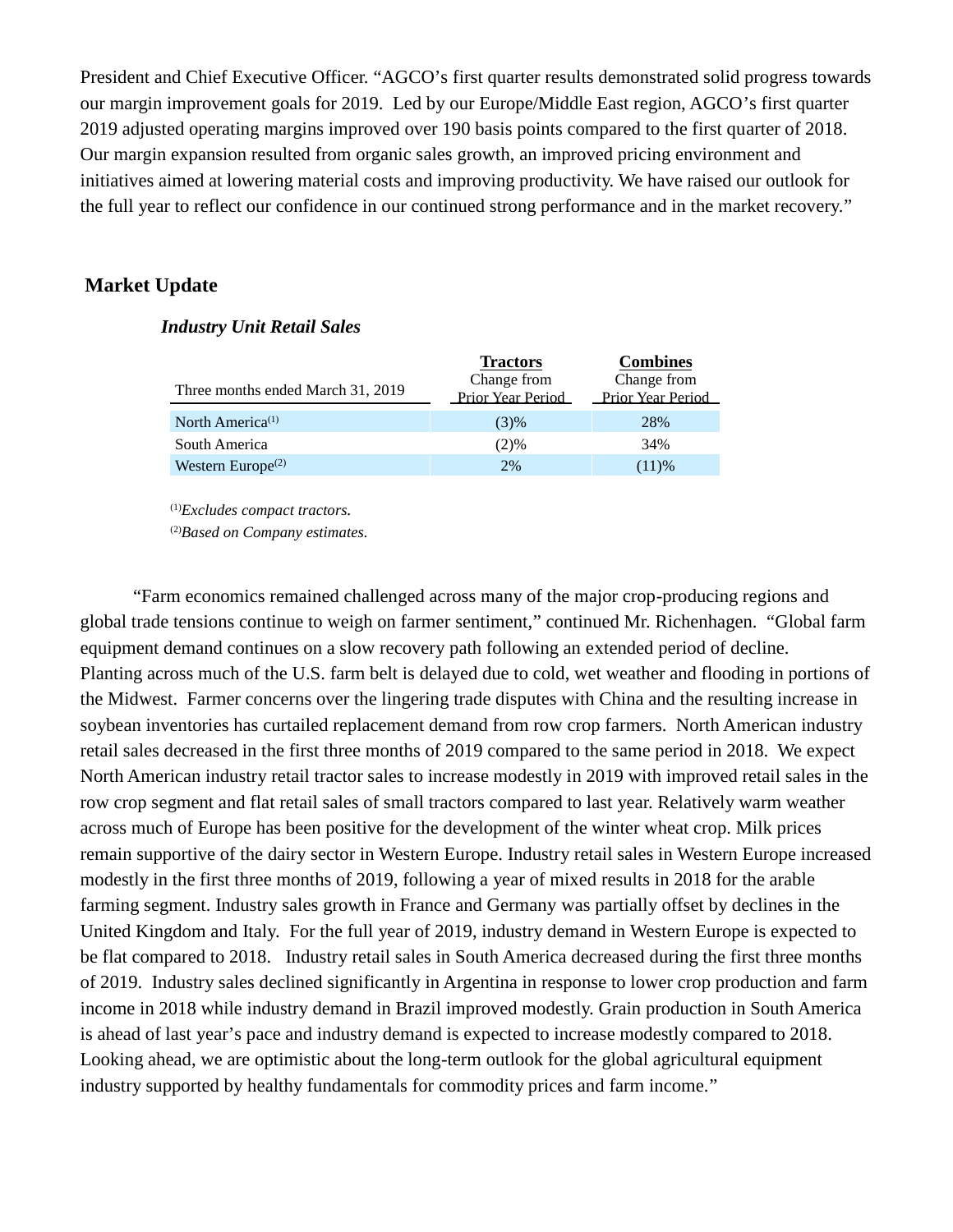# **Regional Results**

| Three Months Ended March 31,                  | 2019                  | 2018        | $\%$<br>change<br>from<br>2018 | % change from<br>$2018$ due to<br>currency<br>translation <sup>(1)</sup> | % change<br>excluding<br>currency<br>translation |
|-----------------------------------------------|-----------------------|-------------|--------------------------------|--------------------------------------------------------------------------|--------------------------------------------------|
| North America                                 | $\mathbb{S}$<br>496.2 | 502.9<br>\$ | (1.3)%                         | $(0.8)$ %                                                                | $(0.6)$ %                                        |
| South America                                 | 156.1                 | 182.1       | $(14.3)\%$                     | $(11.6)\%$                                                               | $(2.6)\%$                                        |
| Europe/Middle East                            | 1.210.6               | 1,163.7     | 4.0%                           | (9.1)%                                                                   | 13.2%                                            |
| Asia/Pacific/Africa                           | 132.9                 | 158.8       | $(16.3)\%$                     | (6.7)%                                                                   | $(9.6)\%$                                        |
| Total                                         | \$1,995.8             | \$2,007.5   | $(0.6)$ %                      | (7.1)%                                                                   | 6.5%                                             |
| $(1)$ See appendix for additional disclosures |                       |             |                                |                                                                          |                                                  |

# *AGCO Regional Net Sales (in millions)*

### *North America*

AGCO's North American net sales decreased 0.6% in the first three months of 2019 compared to the same period of 2018, excluding the negative impact of currency translation. Lower sales of tractors and grain and protein production equipment were mostly offset by growth in the sales of application equipment as well as hay and forage equipment. Income from operations for the first three months of 2019 improved approximately \$3.8 million compared to the same period in 2018. The benefit of improved pricing and sales mix contributed most of the increase.

# *South America*

Net sales in the South American region decreased 2.6% in the first three months of 2019 compared to the first three months of 2018, excluding the impact of unfavorable currency translation. Income from operations improved approximately \$8.1 million in the first quarter compared to the same period in 2018. The South America results in the first quarter reflect seasonally low levels of industry demand and company production, as well as cost impacts associated with the transition of newer product technology into our Brazilian factories.

# *Europe/Middle East*

Europe/Middle East net sales increased 13.2% in the first three months of 2019 compared to the same period in 2018, excluding unfavorable currency translation impacts. Sales growth was strongest in France, the United Kingdom and Spain. Income from operations improved approximately \$28.7 million for the first three months of 2019, compared to the same period in 2018, due to the benefit of higher sales and production, pricing and the timing of engineering costs compared to the prior year.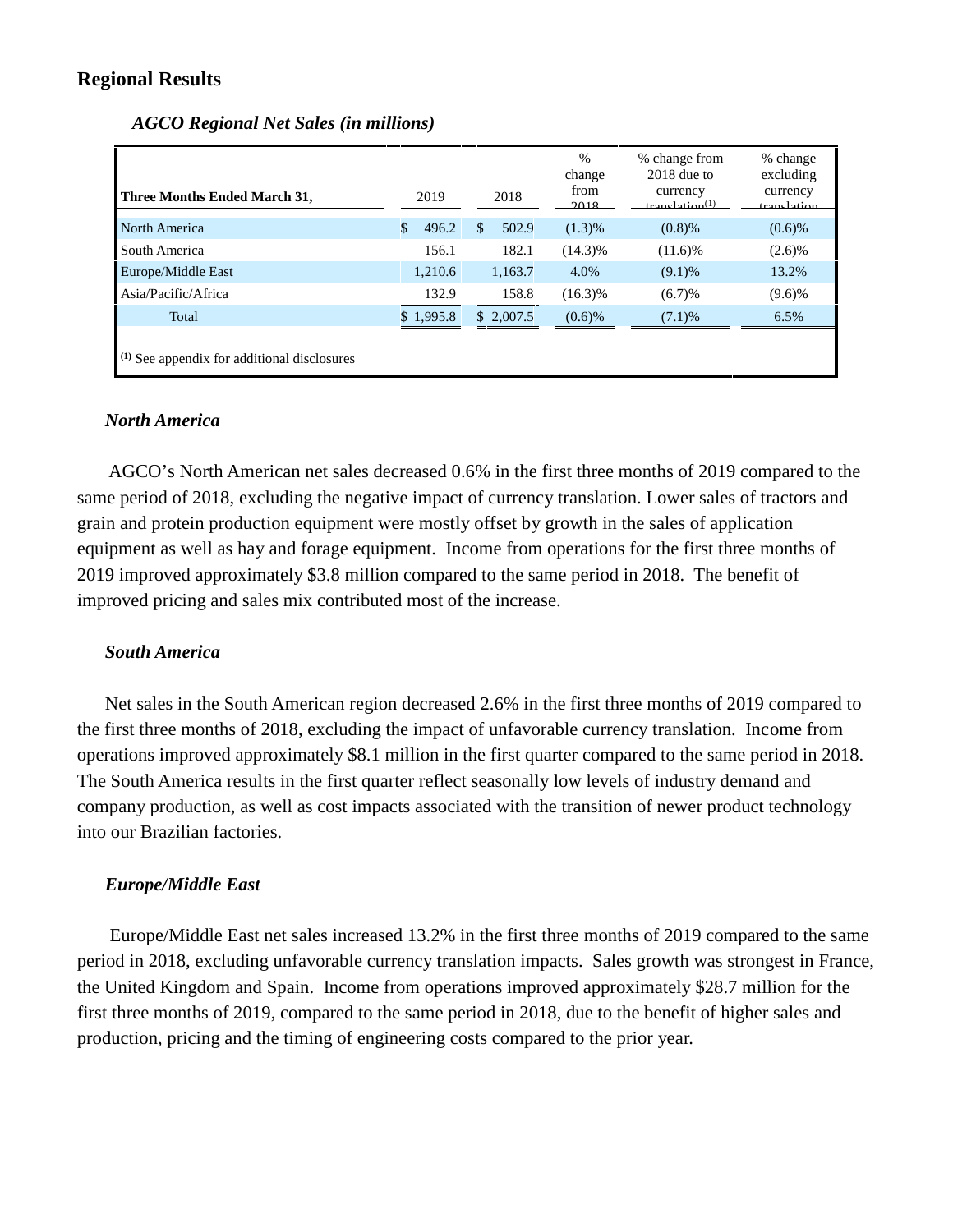# *Asia/Pacific/Africa*

Net sales in AGCO's Asia/Pacific/Africa region decreased 9.6%, excluding the negative impact of currency translation, in the first three months of 2019 compared to the same period in 2018. Lower sales in Asia and Australia produced most of the decrease. Income from operations declined approximately \$1.3 million in the first three months of 2019, compared to the same period in 2018, due to lower sales levels.

# **Outlook**

Global industry demand is projected to improve modestly in 2019. AGCO's net sales for 2019 are expected to reach approximately \$9.5 billion reflecting improved sales volumes and positive pricing, offset by unfavorable foreign currency translation impacts. Gross and operating margins are expected to improve from 2018 levels, reflecting the positive impact of pricing and cost reduction efforts. Based on these assumptions, 2019 earnings per share are targeted at approximately \$4.88 on a reported basis, or approximately \$4.90 on an adjusted basis, which excludes restructuring expenses.

\* \* \* \* \*

AGCO will be hosting a conference call with respect to this earnings announcement at 10:00 a.m. Eastern Time on Thursday, May 2, 2019. The Company will refer to slides on its conference call. Interested persons can access the conference call and slide presentation via AGCO's website at www.agcocorp.com in the"Events" section on the "Company/Investors" page of our website. A replay of the conference call will be available approximately two hours after the conclusion of the conference call for twelve months following the call. A copy of this press release will be available on AGCO's website for at least twelve months following the call.

\* \* \* \* \*

# *Safe Harbor Statement*

Statements that are not historical facts, including the projections of earnings per share, sales, industry demand, market conditions, commodity prices, currency translation, farm income levels, margin levels, investments in product and technology development, new product introductions, restructuring and other cost reduction initiatives, production volumes, tax rates and general economic conditions, are forwardlooking and subject to risks that could cause actual results to differ materially from those suggested by the statements. The following are among the factors that could cause actual results to differ materially from the results discussed in or implied by the forward-looking statements.

• Our financial results depend entirely upon the agricultural industry, and factors that adversely affect the agricultural industry generally, including declines in the general economy, increases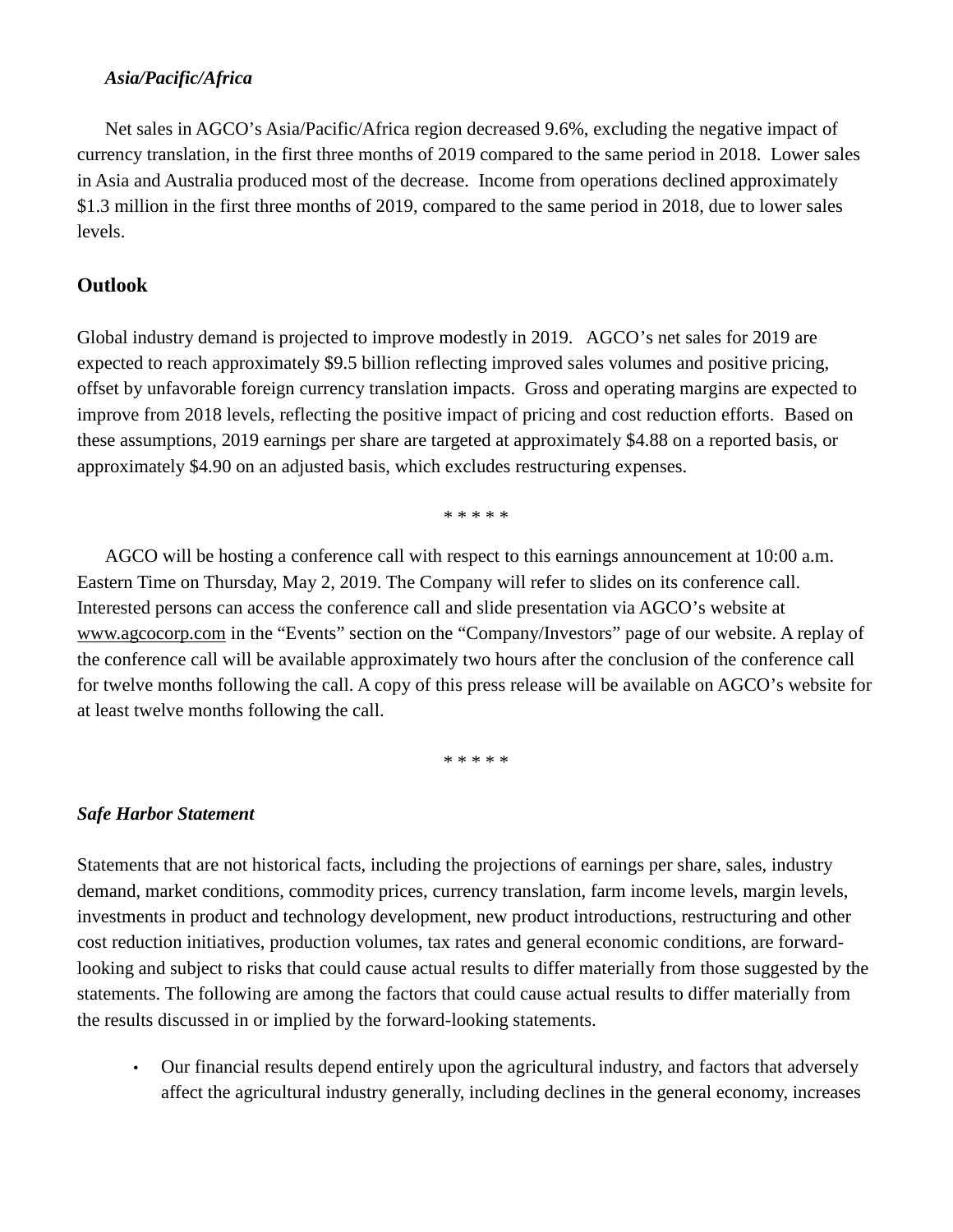in farm input costs, lower commodity prices, lower farm income and changes in the availability of credit for our retail customers, will adversely affect us.

- A majority of our sales and manufacturing take place outside the United States, and, many of our sales involve products that are manufactured in one country and sold in a different country, and as a result, we are exposed to risks related to foreign laws, taxes and tariffs, trade restrictions, economic conditions, labor supply and relations, political conditions and governmental policies. These risks may delay or reduce our realization of value from our international operations. Among these risks are the uncertain consequences of Brexit, Russian sanctions and tariffs imposed on exports to and imports from China.
- Most retail sales of the products that we manufacture are financed, either by our joint ventures with Rabobank or by a bank or other private lender. Our joint ventures with Rabobank, which are controlled by Rabobank and are dependent upon Rabobank for financing as well, finance 40% to 50% of the retail sales of our tractors and combines in the markets where the joint ventures operate. Any difficulty by Rabobank to continue to provide that financing, or any business decision by Rabobank as the controlling member not to fund the business or particular aspects of it (for example, a particular country or region), would require the joint ventures to find other sources of financing (which may be difficult to obtain), or us to find another source of retail financing for our customers, or our customers would be required to utilize other retail financing providers. As a result of the recent economic downturn, financing for capital equipment purchases generally has become more difficult in certain regions and in some cases, can be expensive to obtain. To the extent that financing is not available or available only at unattractive prices, our sales would be negatively impacted.
- Both AGCO and our finance joint ventures have substantial account receivables from dealers and end customers, and we would be adversely impacted if the collectability of these receivables was not consistent with historical experience; this collectability is dependent upon the financial strength of the farm industry, which in turn is dependent upon the general economy and commodity prices, as well as several of the other factors listed in this section.
- We have experienced substantial and sustained volatility with respect to currency exchange rate and interest rate changes, which can adversely affect our reported results of operations and the competitiveness of our products.
- Our success depends on the introduction of new products, particularly engines that comply with emission requirements, which requires substantial expenditures.
- Our production levels and capacity constraints at our facilities, including those resulting from plant expansions and systems upgrades at our manufacturing facilities, could adversely affect our results.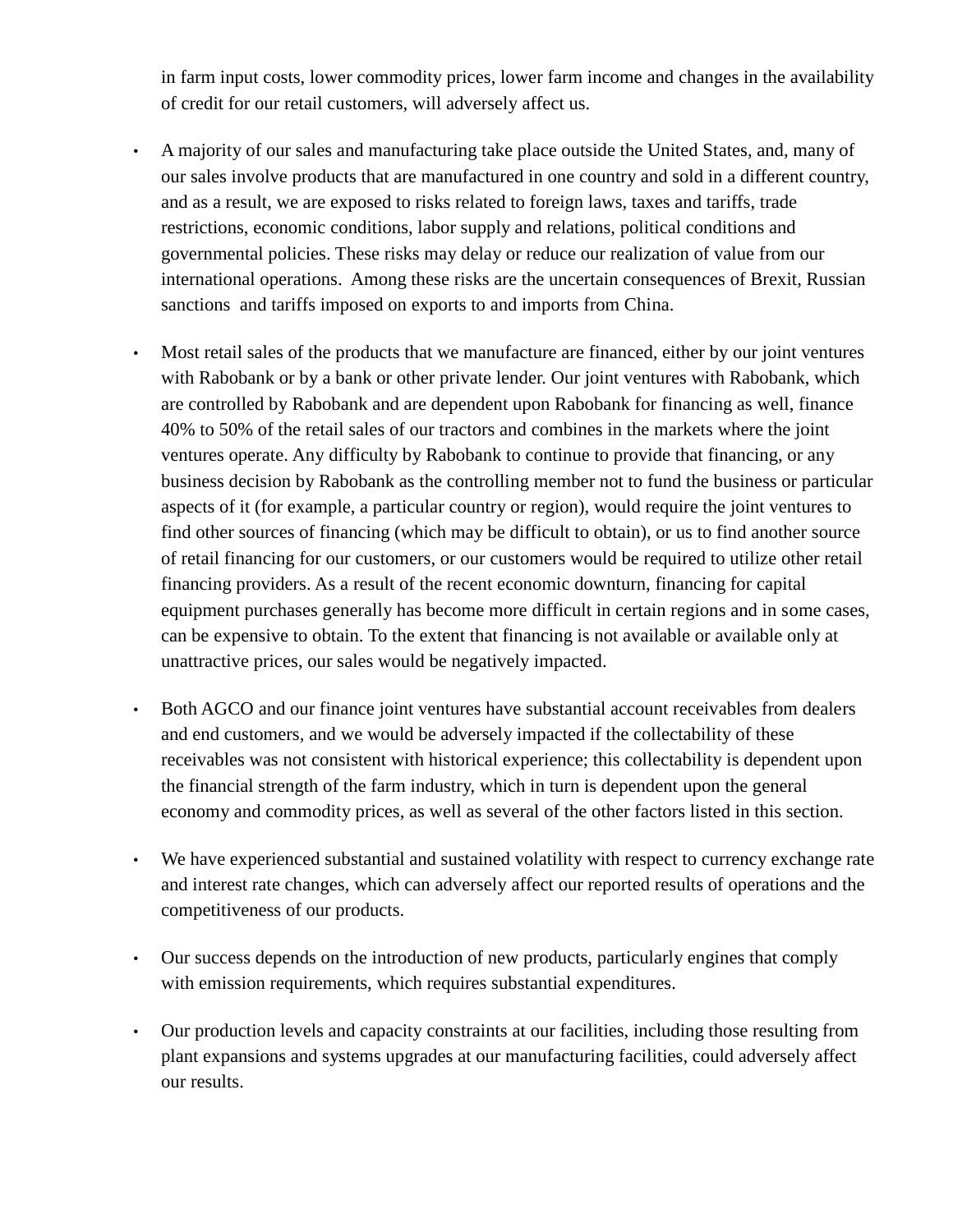- Our expansion plans in emerging markets, including establishing a greater manufacturing and marketing presence and growing our use of component suppliers, could entail significant risks.
- Our business increasingly is subject to regulations relating to privacy and data protection, and if we violate any of those regulations or otherwise are the victim of a cyber attack, we could incur significant losses and liability.
- We depend on suppliers for components, parts and raw materials for our products, and any failure by our suppliers to provide products as needed, or by us to promptly address supplier issues, will adversely impact our ability to timely and efficiently manufacture and sell products. We also are subject to raw material price fluctuations, which can adversely affect our manufacturing costs.
- We face significant competition, and if we are unable to compete successfully against other agricultural equipment manufacturers, we would lose customers and our net sales and profitability would decline.
- We have a substantial amount of indebtedness, and, as a result, we are subject to certain restrictive covenants and payment obligations that may adversely affect our ability to operate and expand our business.

Further information concerning these and other factors is included in AGCO's filings with the Securities and Exchange Commission, including its Form 10-K for the year ended December 31, 2018. AGCO disclaims any obligation to update any forward-looking statements except as required by law.

\* \* \* \* \*

# *About AGCO*

AGCO (NYSE:AGCO) is a global leader in the design, manufacture and distribution of agricultural solutions and delivers high-tech solutions for farmers feeding the world through its full line of equipment and related services. AGCO products are sold through five core brands, Challenger®, Fendt®, GSI®, Massey Ferguson® and Valtra®, supported by Fuse® smart farming solutions. Founded in 1990 and headquartered in Duluth, Georgia, USA, AGCO had net sales of \$9.4 billion in 2018. For more information, visit http://www.AGCOcorp.com. For company news, information and events, please follow us on Twitter: @AGCOCorp. For financial news on Twitter, please follow the hashtag #AGCOIR.

# # # # #

Please visit our website at www.agcocorp.com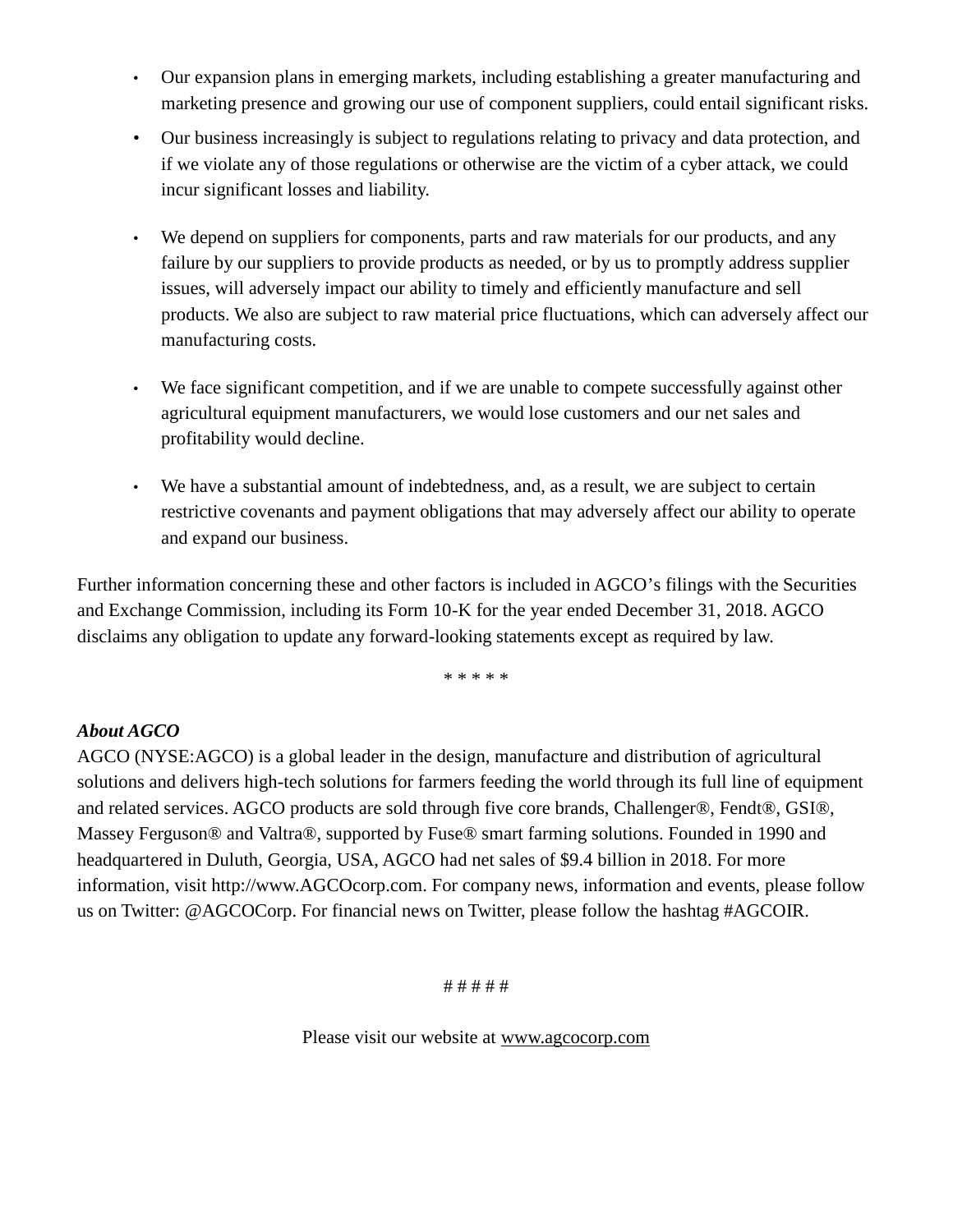# AGCO CORPORATION AND SUBSIDIARIES CONDENSED CONSOLIDATED BALANCE SHEETS

(unaudited and in millions)

|                                                              | March 31, 2019 | December 31, 2018 |
|--------------------------------------------------------------|----------------|-------------------|
| <b>ASSETS</b>                                                |                |                   |
| <b>Current Assets:</b>                                       |                |                   |
| Cash and cash equivalents                                    | \$<br>292.8    | \$<br>326.1       |
| Accounts and notes receivable, net                           | 928.5          | 880.3             |
| Inventories, net                                             | 2,307.6        | 1,908.7           |
| Other current assets                                         | 432.4          | 422.3             |
| Total current assets                                         | 3,961.3        | 3,537.4           |
| Property, plant and equipment, net                           | 1,363.3        | 1,373.1           |
| Right-of-use lease assets                                    | 193.8          |                   |
| Investment in affiliates                                     | 393.2          | 400.0             |
| Deferred tax assets                                          | 119.7          | 104.9             |
| Other assets                                                 | 132.1          | 142.4             |
| Intangible assets, net                                       | 555.3          | 573.1             |
| Goodwill                                                     | 1,485.6        | 1,495.5           |
| <b>Total assets</b>                                          | \$<br>8,204.3  | \$<br>7,626.4     |
| <b>LIABILITIES AND STOCKHOLDERS' EQUITY</b>                  |                |                   |
| <b>Current Liabilities:</b>                                  |                |                   |
| Current portion of long-term debt                            | \$<br>68.4     | \$<br>72.6        |
| Short-term borrowings                                        | 181.5          | 138.0             |
| Senior term loan                                             | 224.7          |                   |
| Accounts payable                                             | 964.3          | 865.9             |
| Accrued expenses                                             | 1,441.0        | 1,522.4           |
| Other current liabilities                                    | 174.8          | 167.8             |
| Total current liabilities                                    | 3,054.7        | 2,766.7           |
| Long-term debt, less current portion and debt issuance costs | 1,404.3        | 1,275.3           |
| Operating lease liabilities                                  | 150.8          |                   |
| Pensions and postretirement health care benefits             | 216.8          | 223.2             |
| Deferred tax liabilities                                     | 106.8          | 116.3             |
| Other noncurrent liabilities                                 | 251.9          | 251.4             |
| Total liabilities                                            | 5,185.3        | 4,632.9           |
|                                                              |                |                   |
| Stockholders' Equity:                                        |                |                   |
| AGCO Corporation stockholders' equity:                       |                |                   |
| Common stock                                                 | 0.8            | 0.8               |
| Additional paid-in capital                                   | 9.7            | 10.2              |
| Retained earnings                                            | 4,491.0        | 4,477.3           |
| Accumulated other comprehensive loss                         | (1, 545.8)     | (1, 555.4)        |
| Total AGCO Corporation stockholders' equity                  | 2,955.7        | 2,932.9           |
| Noncontrolling interests                                     | 63.3           | 60.6              |
| Total stockholders' equity                                   | 3,019.0        | 2,993.5           |
| Total liabilities and stockholders' equity                   | \$<br>8,204.3  | \$<br>7,626.4     |

See accompanying notes to condensed consolidated financial statements.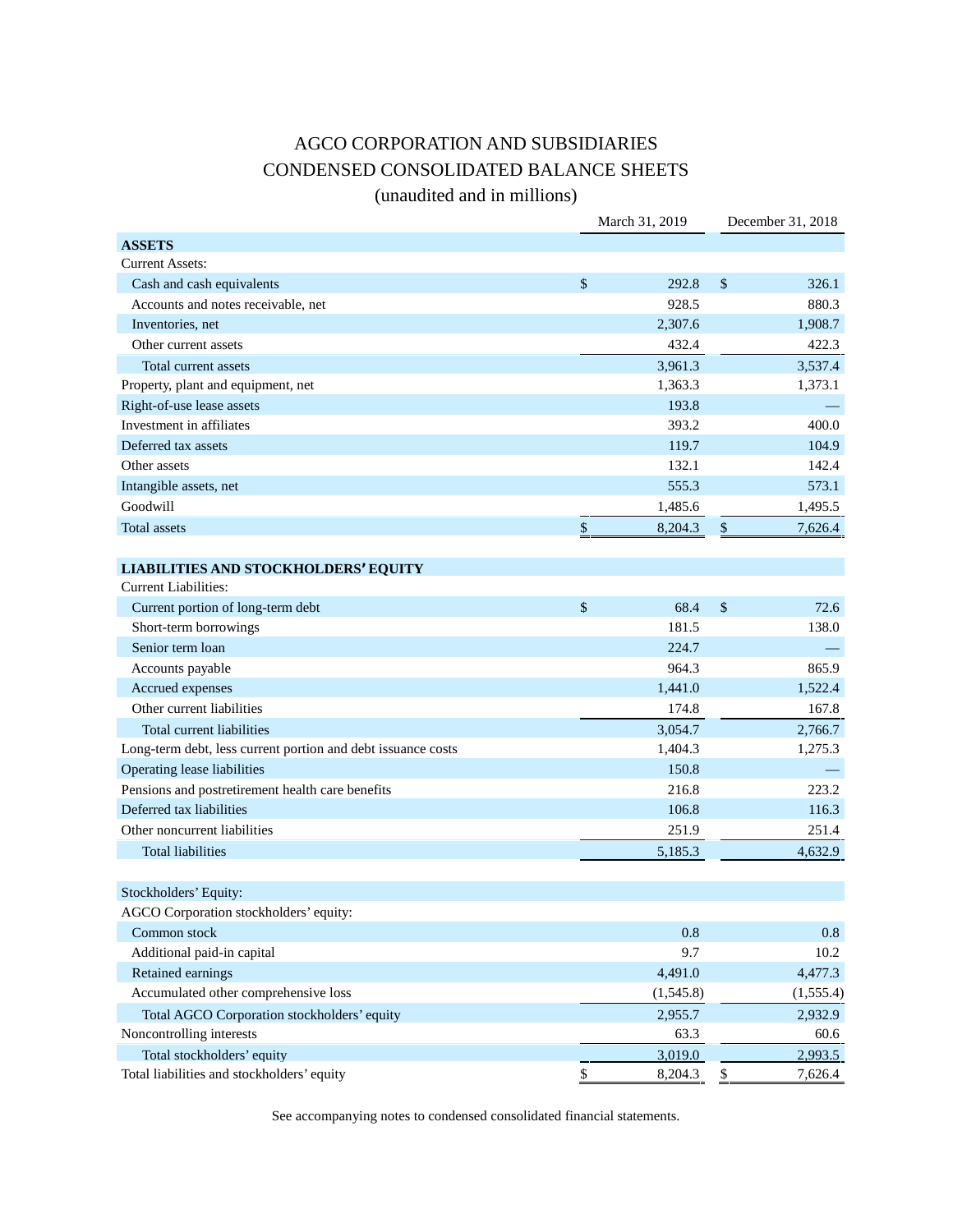# AGCO CORPORATION AND SUBSIDIARIES CONDENSED CONSOLIDATED STATEMENTS OF OPERATIONS

# (unaudited and in millions, except per share data)

|                                                                                | Three Months Ended March 31, |         |               |         |  |  |  |
|--------------------------------------------------------------------------------|------------------------------|---------|---------------|---------|--|--|--|
|                                                                                |                              | 2019    | 2018          |         |  |  |  |
| Net sales                                                                      | $\mathbb{S}$                 | 1,995.8 | $\mathcal{S}$ | 2,007.5 |  |  |  |
| Cost of goods sold                                                             |                              | 1,539.1 |               | 1,579.5 |  |  |  |
| Gross profit                                                                   |                              | 456.7   |               | 428.0   |  |  |  |
| Selling, general and administrative expenses                                   |                              | 262.2   |               | 264.6   |  |  |  |
| Engineering expenses                                                           |                              | 84.5    |               | 90.9    |  |  |  |
| Restructuring expenses                                                         |                              | 1.7     |               | 5.9     |  |  |  |
| Amortization of intangibles                                                    |                              | 15.3    |               | 15.7    |  |  |  |
| Bad debt expense                                                               |                              | 0.6     |               | 0.4     |  |  |  |
| Income from operations                                                         |                              | 92.4    |               | 50.5    |  |  |  |
| Interest expense, net                                                          |                              | 3.5     |               | 10.3    |  |  |  |
| Other expense, net                                                             |                              | 14.6    |               | 11.5    |  |  |  |
| Income before income taxes and equity in net earnings of affiliates            |                              | 74.3    |               | 28.7    |  |  |  |
| Income tax provision                                                           |                              | 19.4    |               | 11.4    |  |  |  |
| Income before equity in net earnings of affiliates                             |                              | 54.9    |               | 17.3    |  |  |  |
| Equity in net earnings of affiliates                                           |                              | 10.8    |               | 7.7     |  |  |  |
| Net income                                                                     |                              | 65.7    |               | 25.0    |  |  |  |
| Net income attributable to noncontrolling interests                            |                              | (0.6)   |               | (0.7)   |  |  |  |
| Net income attributable to AGCO Corporation and subsidiaries                   | \$                           | 65.1    | \$            | 24.3    |  |  |  |
| Net income per common share attributable to AGCO Corporation and subsidiaries: |                              |         |               |         |  |  |  |
| Basic                                                                          | \$                           | 0.85    | \$            | 0.31    |  |  |  |
| <b>Diluted</b>                                                                 | \$                           | 0.84    | \$            | 0.30    |  |  |  |
| Cash dividends declared and paid per common share                              | \$                           | 0.15    | \$            | 0.15    |  |  |  |
| Weighted average number of common and common equivalent shares outstanding:    |                              |         |               |         |  |  |  |
| <b>Basic</b>                                                                   |                              | 76.6    |               | 79.6    |  |  |  |
| Diluted                                                                        |                              | 77.5    |               | 80.5    |  |  |  |

See accompanying notes to condensed consolidated financial statements.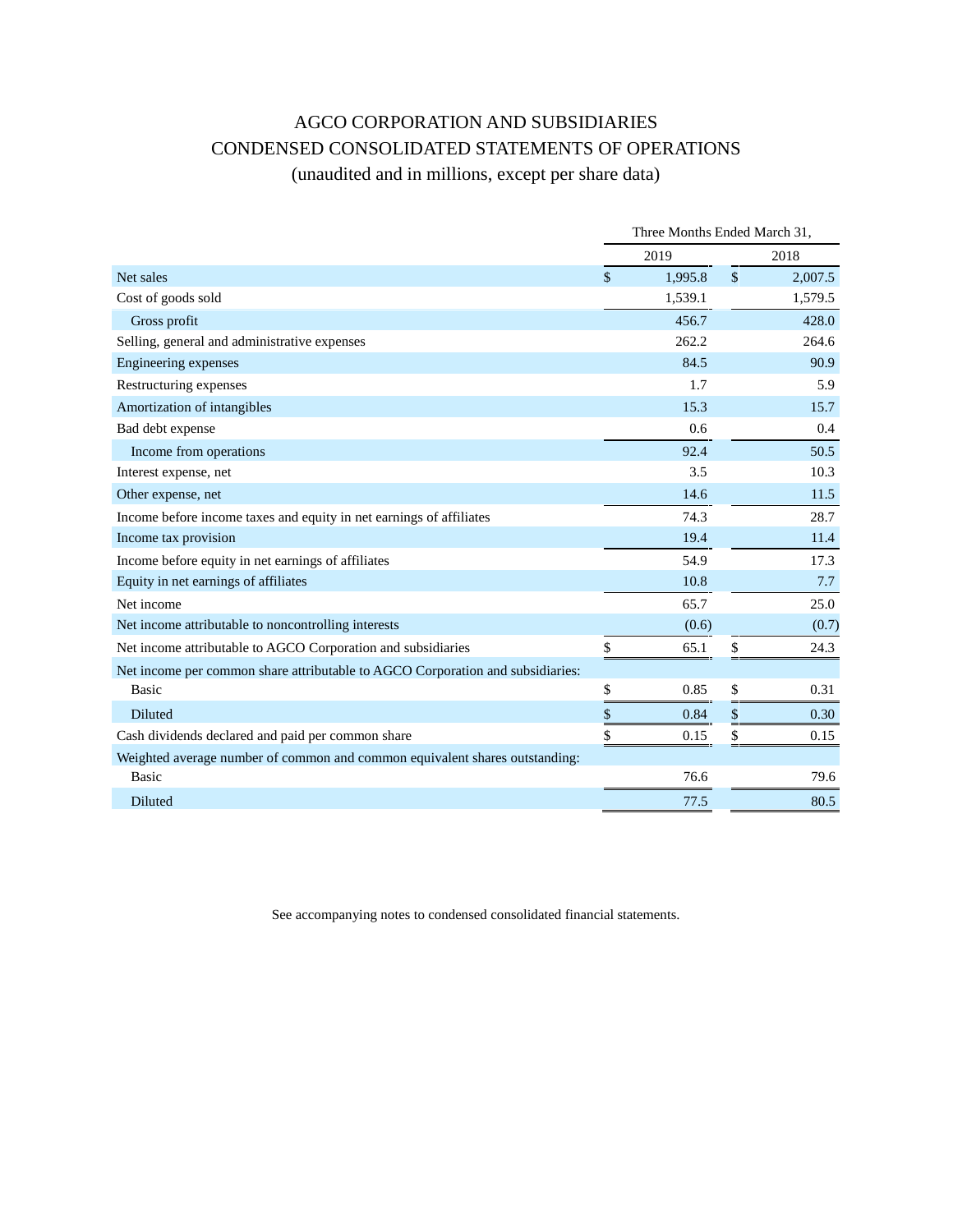# AGCO CORPORATION AND SUBSIDIARIES CONDENSED CONSOLIDATED STATEMENTS OF CASH FLOWS

# (unaudited and in millions)

|                                                                                             | Three Months Ended March 31, |         |      |         |  |
|---------------------------------------------------------------------------------------------|------------------------------|---------|------|---------|--|
|                                                                                             |                              | 2019    | 2018 |         |  |
| Cash flows from operating activities:                                                       |                              |         |      |         |  |
| Net income                                                                                  | \$                           | 65.7    | \$   | 25.0    |  |
| Adjustments to reconcile net income to net cash used in operating activities:               |                              |         |      |         |  |
| Depreciation                                                                                |                              | 53.0    |      | 59.2    |  |
| Amortization of intangibles                                                                 |                              | 15.3    |      | 15.7    |  |
| Stock compensation expense                                                                  |                              | 12.5    |      | 9.2     |  |
| Equity in net earnings of affiliates, net of cash received                                  |                              | (10.1)  |      | (4.3)   |  |
| Deferred income tax benefit                                                                 |                              | (8.6)   |      | (7.0)   |  |
| Other                                                                                       |                              | 0.8     |      | 0.1     |  |
| Changes in operating assets and liabilities, net of effects from purchase of<br>businesses: |                              |         |      |         |  |
| Accounts and notes receivable, net                                                          |                              | (65.7)  |      | 6.2     |  |
| Inventories, net                                                                            |                              | (418.6) |      | (398.2) |  |
| Other current and noncurrent assets                                                         |                              | (4.9)   |      | (36.2)  |  |
| Accounts payable                                                                            |                              | 127.5   |      | 66.4    |  |
| Accrued expenses                                                                            |                              | (107.7) |      | (108.4) |  |
| Other current and noncurrent liabilities                                                    |                              | 10.9    |      | 11.0    |  |
| Total adjustments                                                                           |                              | (395.6) |      | (386.3) |  |
| Net cash used in operating activities                                                       |                              | (329.9) |      | (361.3) |  |
| Cash flows from investing activities:                                                       |                              |         |      |         |  |
| Purchases of property, plant and equipment                                                  |                              | (60.9)  |      | (46.1)  |  |
| Proceeds from sale of property, plant and equipment                                         |                              |         |      | 1.5     |  |
| Other                                                                                       |                              |         |      | 0.4     |  |
| Net cash used in investing activities                                                       |                              | (60.9)  |      | (44.2)  |  |
| Cash flows from financing activities:                                                       |                              |         |      |         |  |
| Proceeds from indebtedness, net                                                             |                              | 423.1   |      | 401.5   |  |
| Purchases and retirement of common stock                                                    |                              | (30.0)  |      | (7.1)   |  |
| Payment of dividends to stockholders                                                        |                              | (11.5)  |      | (11.9)  |  |
| Payment of minimum tax withholdings on stock compensation                                   |                              | (23.0)  |      | (3.2)   |  |
| Payment of debt issuance costs                                                              |                              | (0.5)   |      |         |  |
| Investment by noncontrolling interests                                                      |                              | 0.6     |      |         |  |
| Net cash provided by financing activities                                                   |                              | 358.7   |      | 379.3   |  |
| Effects of exchange rate changes on cash and cash equivalents                               |                              | (1.2)   |      | 6.7     |  |
| Decrease in cash and cash equivalents                                                       |                              | (33.3)  |      | (19.5)  |  |
| Cash and cash equivalents, beginning of period                                              |                              | 326.1   |      | 367.7   |  |
| Cash and cash equivalents, end of period                                                    | \$                           | 292.8   | \$   | 348.2   |  |

See accompanying notes to condensed consolidated financial statements.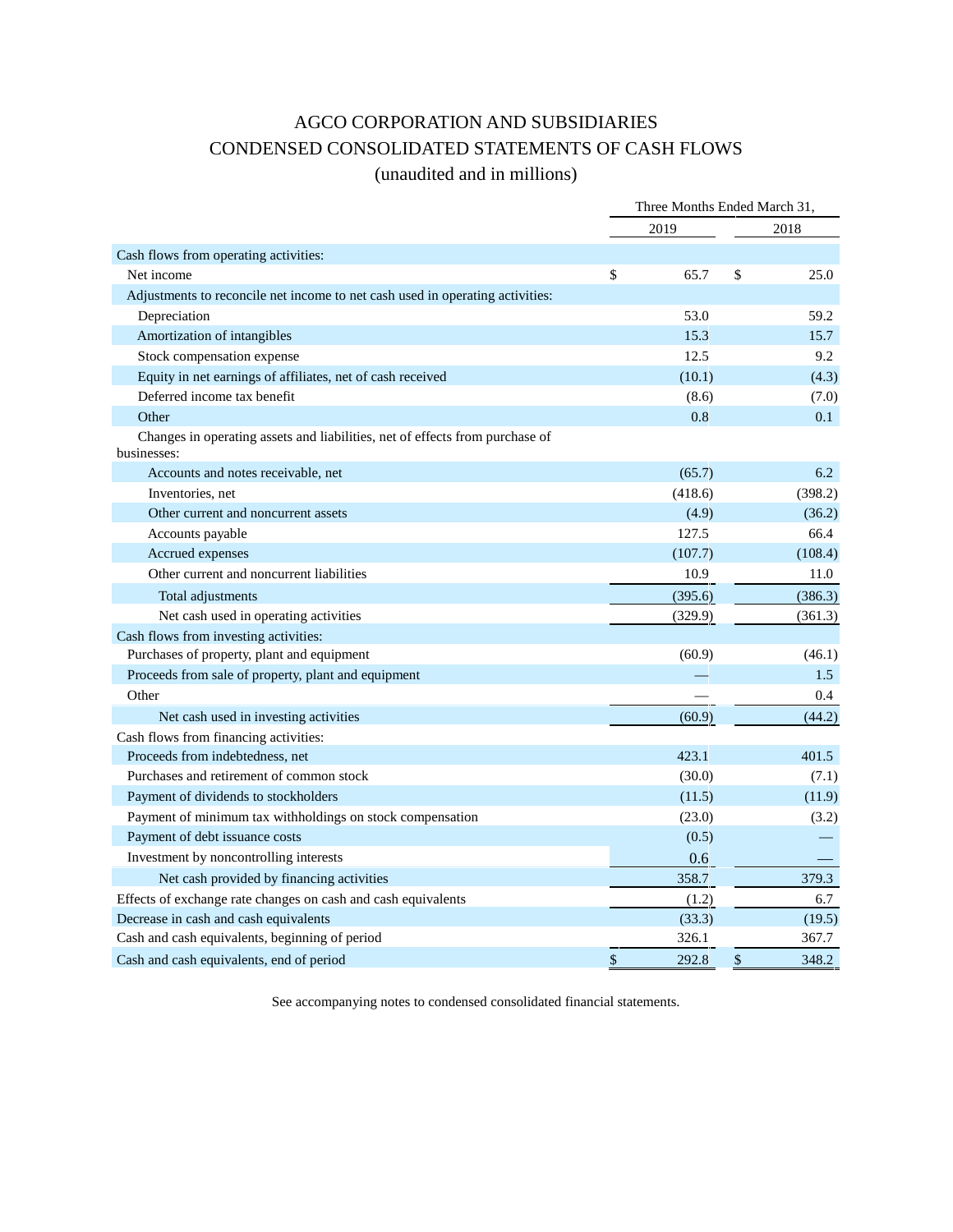# AGCO CORPORATION AND SUBSIDIARIES NOTES TO CONDENSED CONSOLIDATED FINANCIAL STATEMENTS (unaudited, in millions, except share amounts, per share data and employees)

### **1. STOCK COMPENSATION EXPENSE**

The Company recorded stock compensation expense as follows:

|                                              | Three Months Ended March 31, |      |
|----------------------------------------------|------------------------------|------|
|                                              | 2019                         | 2018 |
| Cost of goods sold                           | 0.5                          | 0.8  |
| Selling, general and administrative expenses | 12.0                         | 8.4  |
| Total stock compensation expense             | 12.5                         | 9.2  |

### **2. RESTRUCTURING EXPENSES**

From 2014 through 2019, the Company announced and initiated several actions to rationalize employee headcount at various manufacturing facilities and administrative offices located in Europe, South America, China and the United States in order to reduce costs in response to softening global market demand and lower production volumes. The aggregate headcount reduction was approximately 3,890 employees between 2014 and 2018. The Company had approximately \$7.1 million of severance and related costs accrued as of December 31, 2018. During the three months ended March 31, 2019, the Company recorded an additional \$1.7 million of severance and related costs associated with further rationalizations associated with the termination of approximately 30 employees, and paid approximately \$2.6 million of severance and associated costs. The \$1.7 million of costs incurred during the three months ended March 31, 2019 included a \$0.3 million write-down of property, plant and equipment. The remaining \$5.8 million of accrued severance and other related costs as of March 31, 2019, inclusive of approximately \$ 0.1 million of negative foreign currency translation impacts, are expected to be paid primarily during 2019.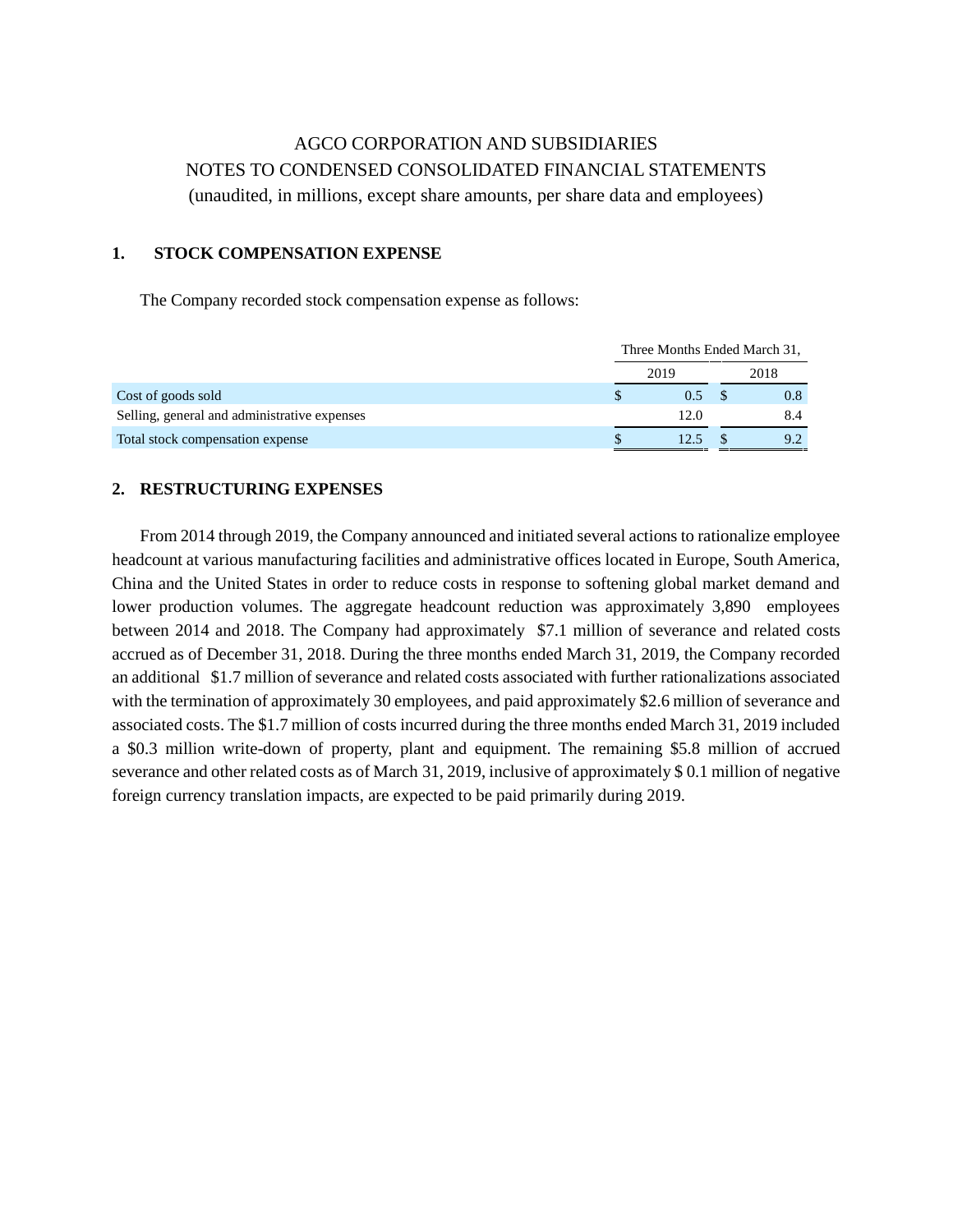### **3. INDEBTEDNESS**

Long-term debt at March 31, 2019 and December 31, 2018 consisted of the following:

|                                             |     | March 31, 2019 |               | December 31, 2018 |
|---------------------------------------------|-----|----------------|---------------|-------------------|
| 1.056% Senior term loan due 2020            | \$. | 224.7          | <sup>\$</sup> | 228.7             |
| Senior term loan due 2022                   |     | 168.5          |               | 171.5             |
| Credit facility, expires 2023               |     | 207.9          |               | 114.4             |
| 1.002% Senior term loan due 2025            |     | 280.9          |               |                   |
| Senior term loans due between 2019 and 2028 |     | 801.1          |               | 815.3             |
| Other long-term debt                        |     | 17.1           |               | 20.6              |
| Debt issuance costs                         |     | (2.8)          |               | (2.6)             |
|                                             |     | 1,697.4        |               | 1,347.9           |
| 1.056% Senior term loan due 2020<br>Less:   |     | (224.7)        |               |                   |
| Senior term loans due 2019                  |     | (62.9)         |               | (63.8)            |
| Current portion of other long-term debt     |     | (5.5)          |               | (8.8)             |
| Total long-debt, less current portion       | \$  | 1,404.3        | S             | 1.275.3           |

As of March 31, 2019 and December 31, 2018, the Company had short-term borrowings due within one year of approximately \$181.5 million and \$138.0 million, respectively.

# **4. INVENTORIES**

Inventories at March 31, 2019 and December 31, 2018 were as follows:

|                              | March 31, 2019 | December 31, 2018 |         |  |
|------------------------------|----------------|-------------------|---------|--|
| Finished goods               | \$<br>841.3    |                   | 660.4   |  |
| Repair and replacement parts | 629.8          |                   | 587.3   |  |
| Work in process              | 289.6          |                   | 217.5   |  |
| Raw materials                | 546.9          |                   | 443.5   |  |
| Inventories, net             | \$<br>2,307.6  |                   | 1,908.7 |  |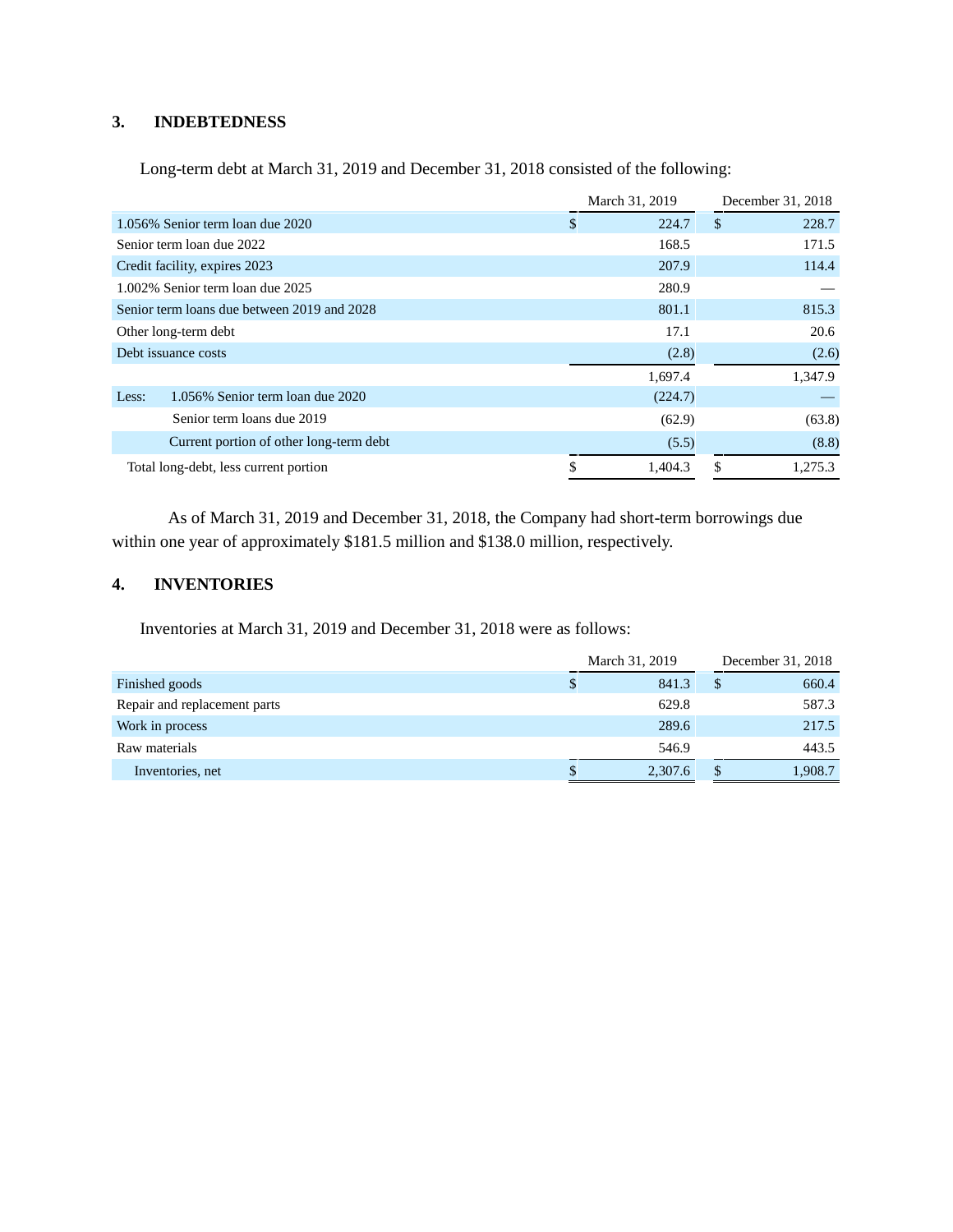#### **5. ACCOUNTS RECEIVABLE SALES AGREEMENTS**

The Company has accounts receivable sales agreements that permit the sale, on an ongoing basis, of a majority of its wholesale receivables in North America, Europe and Brazil to its U.S., Canadian, European and Brazilian finance joint ventures. As of both March 31, 2019 and December 31, 2018, the cash received from receivables sold under the U.S., Canadian, European and Brazilian accounts receivable sales agreements was approximately \$1.4 billion.

Losses on sales of receivables associated with the accounts receivable financing facilities discussed above, reflected within "Other expense, net" in the Company's Condensed Consolidated Statements of Operations, were approximately \$8.7 million and \$7.8 million, respectively, during the three months ended March 31, 2019 and 2018, respectively.

The Company's finance joint ventures in Europe, Brazil and Australia also provide wholesale financing directly to the Company's dealers. As of March 31, 2019 and December 31, 2018, these finance joint ventures had approximately \$88.1 million and \$82.5 million, respectively, of outstanding accounts receivable associated with these arrangements. In addition, the Company sells certain trade receivables under factoring arrangements to other financial institutions around the world.

#### **6. NET INCOME PER SHARE**

A reconciliation of net income attributable to AGCO Corporation and subsidiaries and weighted average common shares outstanding for purposes of calculating basic and diluted net income per share for the three months ended March 31, 2019 and 2018 is as follows:

|                                                                                                                                             | Three Months Ended March 31, |      |      |      |  |  |
|---------------------------------------------------------------------------------------------------------------------------------------------|------------------------------|------|------|------|--|--|
|                                                                                                                                             |                              | 2019 | 2018 |      |  |  |
| Basic net income per share:                                                                                                                 |                              |      |      |      |  |  |
| Net income attributable to AGCO Corporation and subsidiaries                                                                                |                              | 65.1 |      | 24.3 |  |  |
| Weighted average number of common shares outstanding                                                                                        |                              | 76.6 |      | 79.6 |  |  |
| Basic net income per share attributable to AGCO Corporation and subsidiaries                                                                |                              | 0.85 |      | 0.31 |  |  |
| Diluted net income per share:                                                                                                               |                              |      |      |      |  |  |
| Net income attributable to AGCO Corporation and subsidiaries                                                                                |                              | 65.1 | \$.  | 24.3 |  |  |
| Weighted average number of common shares outstanding                                                                                        |                              | 76.6 |      | 79.6 |  |  |
| Dilutive stock-settled appreciation rights, performance share awards and restricted stock<br>units                                          |                              | 0.9  |      | 0.9  |  |  |
| Weighted average number of common shares and common share equivalents outstanding<br>for purposes of computing diluted net income per share |                              | 77.5 |      | 80.5 |  |  |
| Diluted net income per share attributable to AGCO Corporation and subsidiaries                                                              |                              | 0.84 |      | 0.30 |  |  |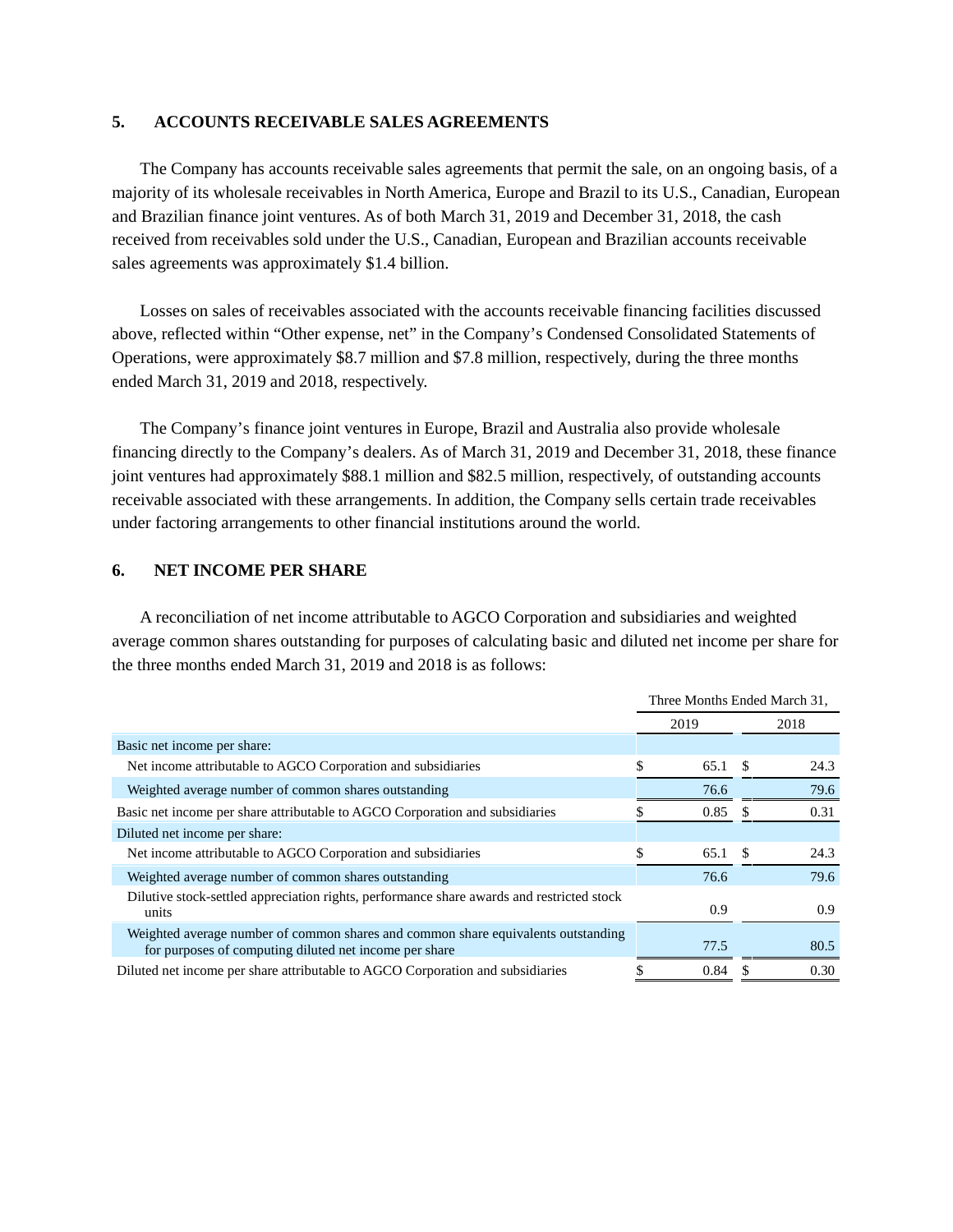# **7. SEGMENT REPORTING**

The Company's four reportable segments distribute a full range of agricultural equipment and related replacement parts. The Company evaluates segment performance primarily based on income from operations. Sales for each segment are based on the location of the third-party customer. The Company's selling, general and administrative expenses and engineering expenses are charged to each segment based on the region and division where the expenses are incurred. As a result, the components of income from operations for one segment may not be comparable to another segment. Segment results for the three months ended March 31, 2019 and 2018 are as follows:

| Three Months Ended March 31, |    | North<br>America |   | South<br>America |    | Europe/<br>Middle East |   | Asia/<br>Pacific/Africa |    | Consolidated |
|------------------------------|----|------------------|---|------------------|----|------------------------|---|-------------------------|----|--------------|
| 2019                         |    |                  |   |                  |    |                        |   |                         |    |              |
| Net sales                    | \$ | 496.2            | S | 156.1            | S  | 1.210.6                | S | 132.9                   | \$ | 1,995.8      |
| Income from operations       |    | 30.6             |   | (8.5)            |    | 127.7                  |   | 3.4                     |    | 153.2        |
|                              |    |                  |   |                  |    |                        |   |                         |    |              |
| 2018                         |    |                  |   |                  |    |                        |   |                         |    |              |
| Net sales                    | \$ | 502.9            | S | 182.1            | \$ | 1,163.7                | S | 158.8                   | \$ | 2,007.5      |
| Income from operations       |    | 26.8             |   | (16.6)           |    | 99.0                   |   | 4.7                     |    | 113.9        |

A reconciliation from the segment information to the consolidated balances for income from operations is set forth below:

|                                     | Three Months Ended March 31, |        |    |        |  |  |  |
|-------------------------------------|------------------------------|--------|----|--------|--|--|--|
|                                     | 2019                         |        |    |        |  |  |  |
| Segment income from operations      | \$                           | 153.2  | S. | 113.9  |  |  |  |
| Corporate expenses                  |                              | (31.8) |    | (33.4) |  |  |  |
| Stock compensation expense          |                              | (12.0) |    | (8.4)  |  |  |  |
| Restructuring expenses              |                              | (1.7)  |    | (5.9)  |  |  |  |
| Amortization of intangibles         |                              | (15.3) |    | (15.7) |  |  |  |
| Consolidated income from operations |                              | 92.4   |    | 50.5   |  |  |  |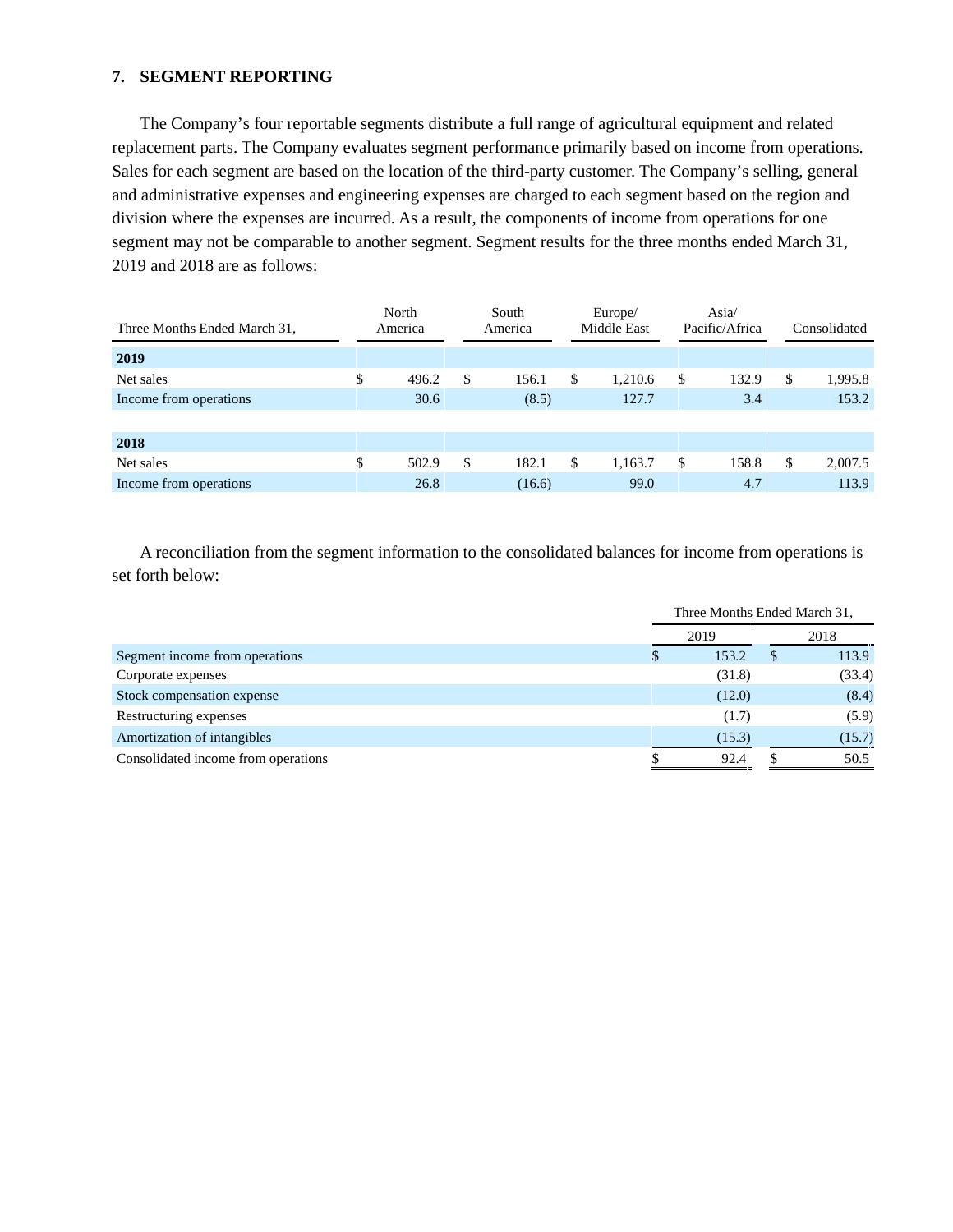#### **RECONCILIATION OF NON-GAAP MEASURES**

This earnings release discloses adjusted income from operations, adjusted net income and adjusted net income per share, each of which exclude amounts that are typically included in the most directly comparable measure calculated in accordance with U.S. generally accepted accounting principles ("GAAP"). A reconciliation of each of those measures to the most directly comparable GAAP measure is included below.

The following is a reconciliation of reported income from operations, net income and net income per share to adjusted income from operations, net income and net income per share for the three months ended March 31, 2019 and 2018 (in millions, except per share data):

|                                 | THE PRODUCE ENGLISHED 1, |                                  |     |                                        |               |                               |                                  |      |  |                                        |  |                               |  |
|---------------------------------|--------------------------|----------------------------------|-----|----------------------------------------|---------------|-------------------------------|----------------------------------|------|--|----------------------------------------|--|-------------------------------|--|
|                                 | 2019                     |                                  |     |                                        |               |                               |                                  |      |  |                                        |  |                               |  |
|                                 |                          | Income From<br><b>Operations</b> |     | Net Income <sup><math>(1)</math></sup> |               | Net Income<br>Per Share $(1)$ | Income From<br><b>Operations</b> |      |  | Net Income <sup><math>(1)</math></sup> |  | Net Income<br>Per Share $(1)$ |  |
| As reported                     |                          | 92.4                             | -\$ | 65.1                                   | <sup>\$</sup> | 0.84                          | $\mathbb{S}$                     | 50.5 |  | 24.3                                   |  | 0.30                          |  |
| Restructuring expenses $^{(2)}$ |                          |                                  |     | 1.4                                    |               | 0.02                          |                                  | 5.9  |  | 4.2                                    |  | 0.05                          |  |
| As adjusted                     | $\mathbb{S}$             | 94.1                             | \$  | 66.5                                   | <b>S</b>      | 0.86                          | \$                               | 56.4 |  | 28.5                                   |  | 0.35                          |  |

Three Months Ended March 31,

 $(1)$  Net income and net income per share amounts are after tax.

(2) The restructuring expenses recorded during the three months ended March 31, 2019 and 2018 related primarily to severance costs associated with the Company's rationalization of certain U.S., European and South American manufacturing operations and various administrative offices.

The following is a reconciliation of targeted net income per share to adjusted targeted net income per share for the year ended December 31, 2019:

|                               | Net Income Per Share $^{(1)}$ |
|-------------------------------|-------------------------------|
| As targeted                   | 4.88                          |
| Restructuring expenses        | 0.02                          |
| As adjusted targeted $^{(2)}$ | 4.90                          |

 $(1)$  Net income per share amount is after tax.

<sup>(2)</sup> The above reconciliation reflects adjustments to full year 2019 targeted net income per share based upon restructuring expenses and other adjustments incurred during the three months ended March 31, 2019. Full year restructuring expenses could differ based on future restructuring activity.

The following tables set forth, for the three months ended March 31, 2019, the impact to net sales of currency translation by geographical segment (in millions, except percentages):